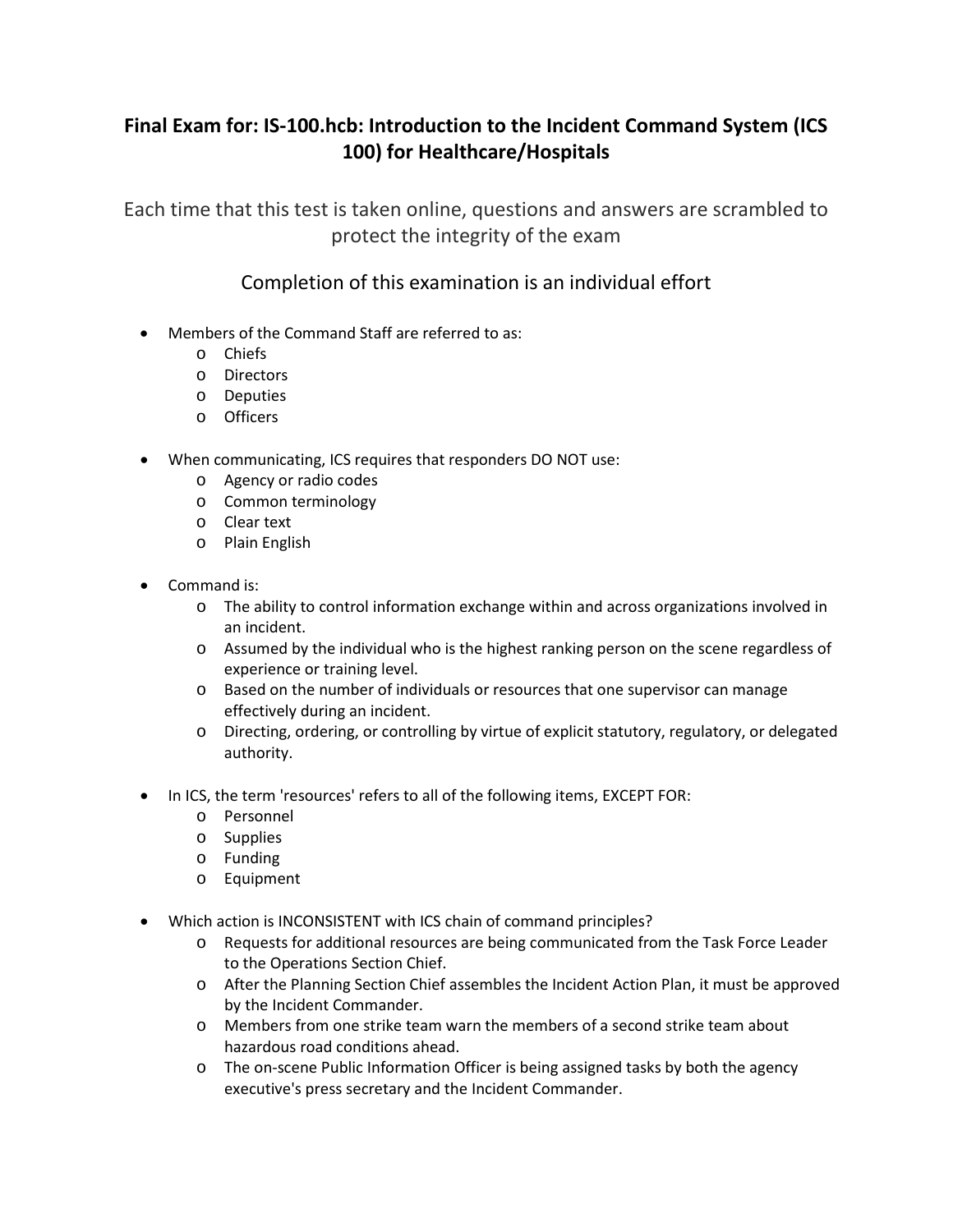- Which of the following Sections is responsible for contract negotiation and monitoring?
	- o Planning Section
	- o Logistics Section
	- o Finance/Administration Section
	- o Operations Section
- TRUE OR FALSE: The analysis and sharing of information and intelligence are an important component of ICS.
	- o True
	- o False
- You are working to track the status of all resources assigned to the incident. What Section are you in?
	- o Logistics Section
	- o Finance/Administration Section
	- o Planning Section
	- o Operations Section
- All of the following are Command Staff positions, EXCEPT FOR:
	- o Safety Officer
	- o Public Information Officer
	- o HazMat Officer
	- o Liaison Officer
- TRUE OR FALSE: All incidents require some form of recordkeeping. Requirements vary depending upon the agencies involved and the nature of the incident.
	- o True
	- o False
- Select the FALSE statement below.
	- o During an incident, the Liaison Officer is responsible for ensuring flow of communication within the ICS organization.
	- o Integrating communications can be as simple as making sure you have current phone numbers of all key players.
	- o Prior to an incident, response partners should work together to ensure that communication equipment, procedures, and systems can operate together.
	- o A common communications plan is essential for ensuring that personnel can communicate with one another during an incident.
- ICS facilitates the ability to communicate by using:
	- o Common terminology.
	- o NIMS lexicon.
	- o Acronyms.
	- o ICS-specific codes.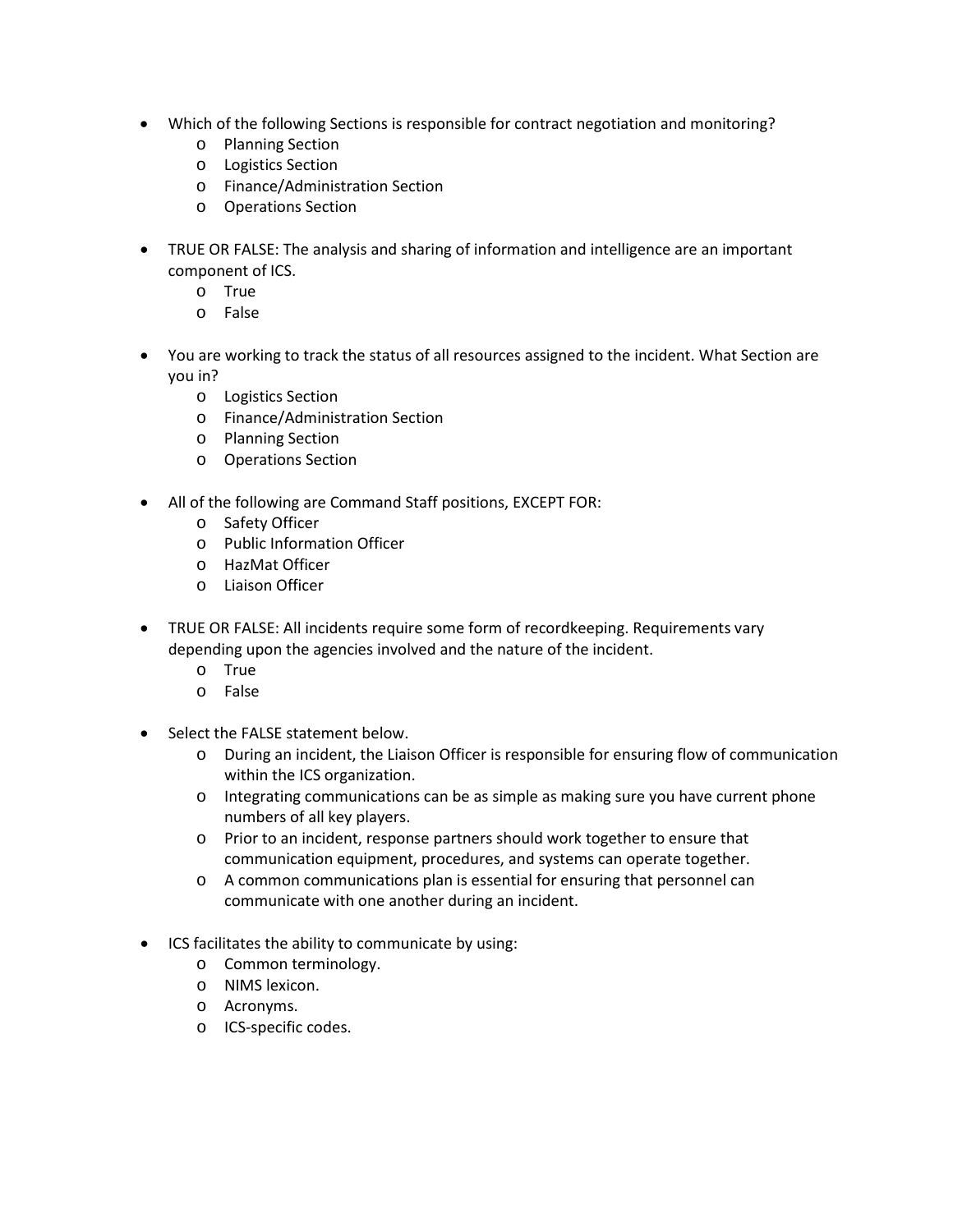- Interoperability means:
	- o Personnel from different jurisdictions can all perform the same tasks using the same protocols.
	- o A single plan is used to direct the tactical assignments with the Operations Section.
	- o Communication equipment, procedures, and systems can operate together during a response.
	- o Surrounding jurisdictions all purchase the same type of communications hardware and software.
- When completing ICS records or documents, you should follow all of the below guidelines, EXCEPT FOR:
	- o Create your own unique reporting formats.
	- o Enter the date and time on all forms and records.
	- o Print or type all entries.
	- o Fill in all blanks by using N/A as appropriate.
- When communicating, ICS requires the use of:
	- o Radio codes
	- o Technical language
	- o Agency-specific codes
	- o Plain English
- The analysis and sharing of information and intelligence is an important component of ICS. All of the following are examples of operational information sources, EXCEPT FOR:
	- o Weather forecasts
	- o Unsubstantiated media reports
	- o Surveillance of disease outbreak
	- o Risk assessments
- The Incident Commander depends on the Logistics Section Chief to:
	- o Develop the Incident Action Plan.
	- o Provide facilities, services, and material support for the incident.
	- o Interface with representatives from assisting and coordinating agencies.
	- o Direct tactical activities to achieve the incident objectives.
- What does unity of command mean?
	- o Responders receive assignments only from a superior within their home agency.
	- o Personnel report to only one ICS supervisor.
	- o Tactical direction is provided by the agency executive.
	- o There is only one Incident Commander per incident.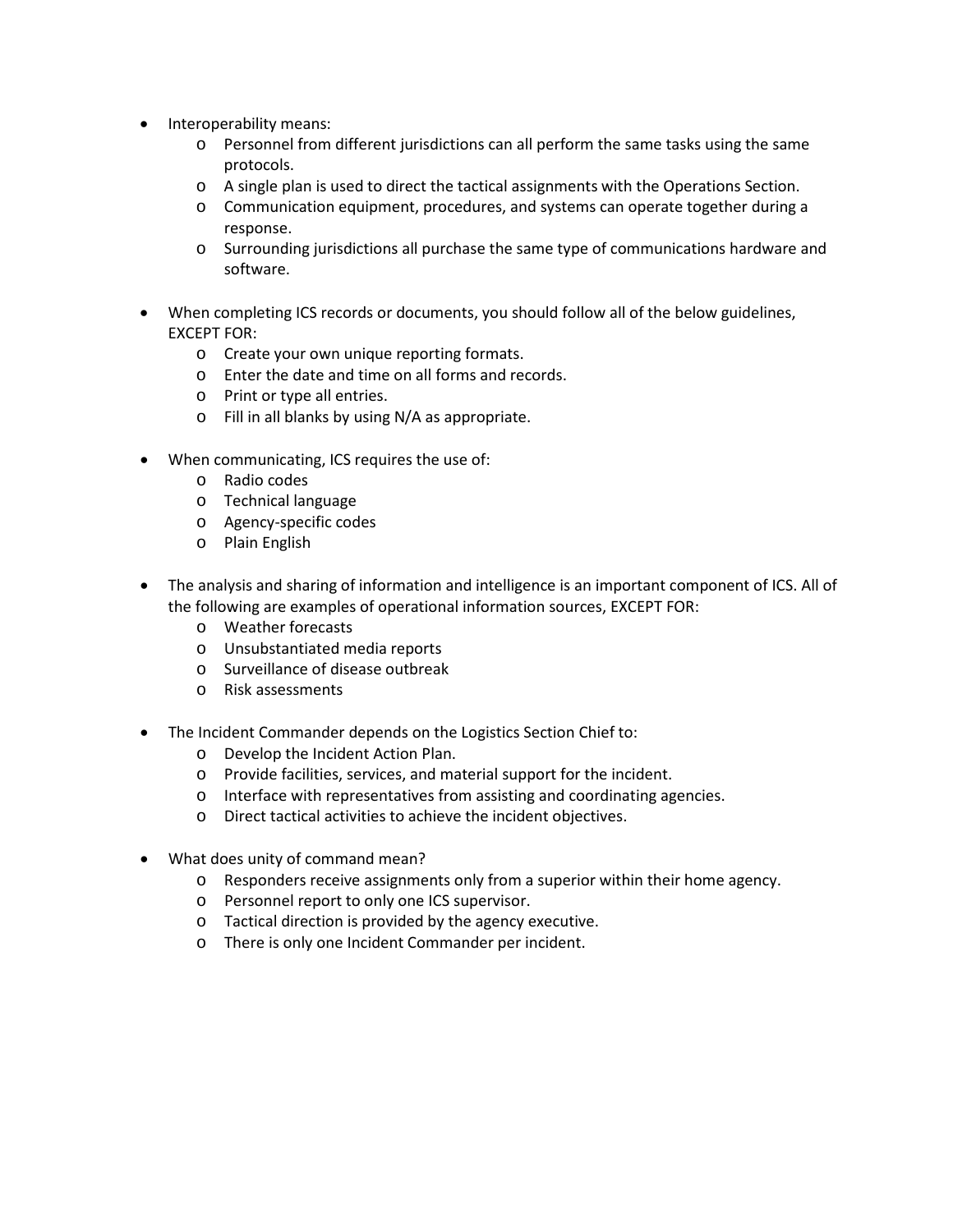- Select the FALSE statement below.
	- o Chain of command restricts personnel to communicating or sharing information outside their organizational units.
	- o Chain of command requires that all task assignments and direction come from the individual's supervisor at the incident scene.
	- o Chain of command avoids confusion by requiring that orders flow from supervisors.
	- o Chain of command allows an Incident Commander to direct and control the actions of all personnel under his or her supervision.
- Which Section is responsible for developing plans for maintaining incident documentation?
	- o Planning Section
	- o Finance/Administration Section
	- o Logistics Section
	- o Operations Section
- The Incident Command System (ICS) is:
	- o A military system used in domestic incidents to ensure command and control of Federal resources.
	- o Most applicable to the management of complex incidents that extend over many hours or days.
	- o A relatively new approach created based on the lessons learned from the 9/11 terrorist attacks.
	- o A standardized approach to incident management that is applicable for use in all hazards.
- Select the FALSE statement below.
	- o Agency executives may assign additional resources that have not yet been requested by the Incident Commander.
	- o Resource management should include procedures for recovering and demobilizing resources.
	- o Supervisors are responsible for recording and reporting changes in resource status.
	- o The Incident Commander may request assistance from the Emergency Operations Center to acquire needed resources.
- The Incident Command System (ICS) is a viable application in all of the following situations, EXCEPT:
	- o The oversight of a jurisdiction's annual budget.
	- o A hazardous materials release after a train derailment.
	- o A hostage situation at a local financial institution.
	- o The planning and operation of a local festival.
- The Logistics Section Chief is responsible for all of the following activities, EXCEPT FOR:
	- o Setting up and maintaining incident facilities.
	- o Directing tactical activities to achieve the incident objectives.
	- o Setting up food services.
	- o Providing communication planning and resources.